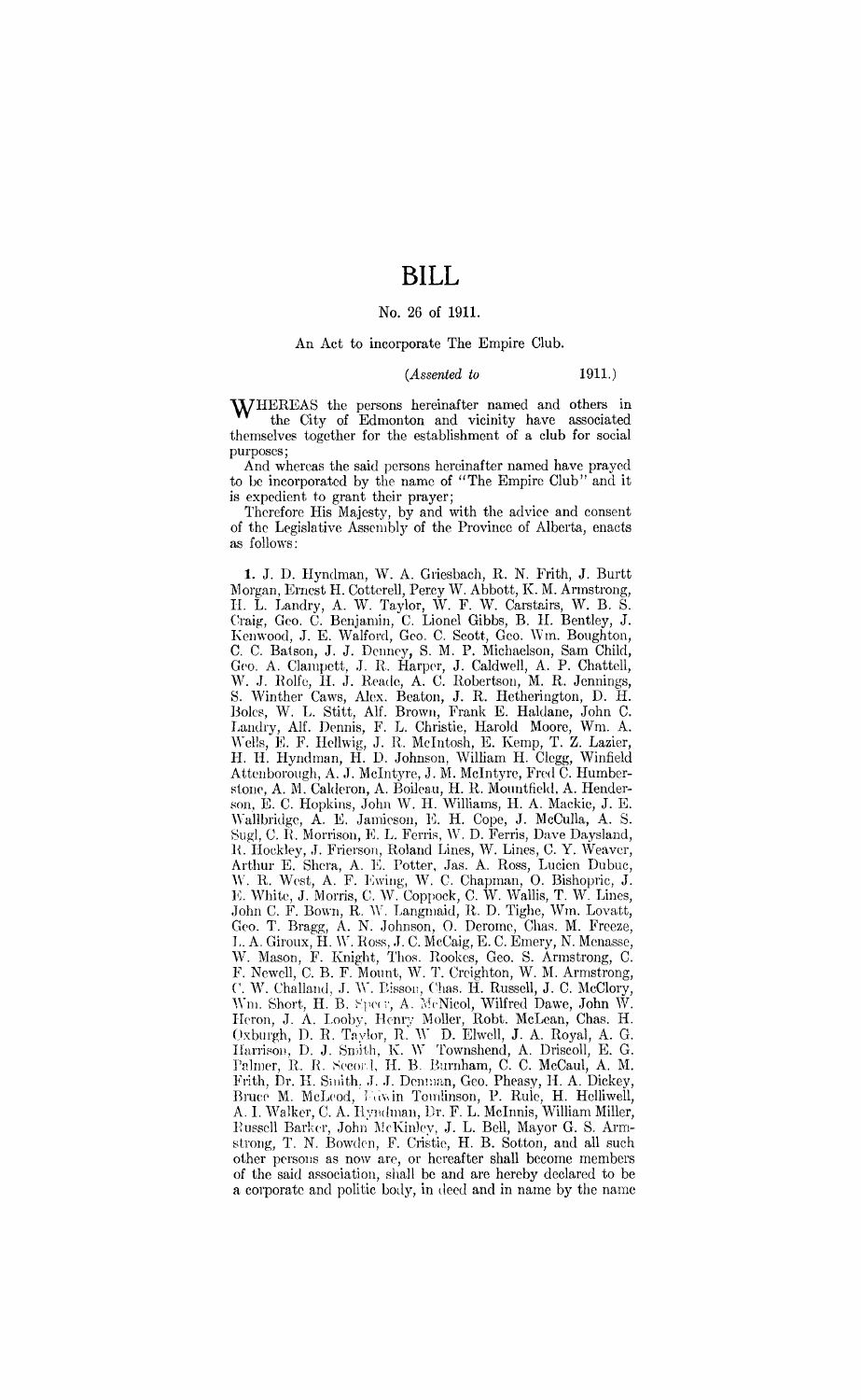of "The Empire Club," and by that name shall have power Corporate from time to time and at all times hereafter to be able and capable to purchase, acquire, hold, possess and enjoy, and to have, take and receive to them and their successors to and for the actual use of the said corporation, any lands, tenements, hereditaments and real and immoveable property and estate, situate, lying and being within the said  $City$  of Edmonton, and the same to sell, alienate, exchange and otherwise dispose of or encumber whensoever the said corporation may deem it proper to do so; and by the same name shall and may be able and capable to sue and be sued, implead in and be impleaded, answer and *be* answered unto any matter whatsoever.

2. The constitution, rules and regulations touching the  $_{\text{constitu}}$ administration of the said corporation shall be formulated at  $\mu_{\text{ules}}$ a general meeting thereof, called for that purpose, and of which at least ten days' notice shall be given by public advertisement or otherwise, to all the members thereof; and the constitution, rules and regulations then adopted shall have full force and effect in so far as the same shall not be inconsistent with the laws in force in the Province of Alberta and the provisions of this Act:

Providcd always that the said corporation may, from time to time, alter, repeal and change such constitution, rules and regulations in the manner herein provided.

3. The said corporation may, from time to time, borrow porrowing money, not to exceed in the whole the sum of one hundred <sup>1</sup> thousand dollars (\$100,000) at such rate of interest and upon sueh terms as they may deem proper; and may for such purpose make, execute or issue any mortgages, bonds or debentures, stock or other instruments, under the seal of the said corporation, which bonds or debentures or stock shall operate subject to any mortgage given in part payment of the purchase money of real property acquired for a site for the dub buildings or of the erection of such buildings and appurtenances thereto, as mortgages and charges against the lands and effects of the said corporation without registration; and each holder of any of the said debentures or bonds issued under the provisions of this section shall be deemed to be a mortgagee and encumbrancer *pro rata* with the other holders thereof upon any interest in any real estate held by the said corporation, and also upon any such interest in any policy or policies of insurance against loss or damage by fire effected upon the buildings owned by the corporation.

4. Any such mortgage, bond, debenture, stock or other *xecution* instrument shall be signed by the president of the said corpora-  $\phi$ <sup>*t*</sup> the secretary.

5. The moneys authorized to be raised under the provisions prolection 3. The moneys accuracy to be reacted interesting in the pur- of moneys of section 3 of this Act shall be applied exclusively in the pur- of moneys chase of a site for the club buildings and in the purchase, improvement or crection of a club house and dependencies thereon, together with necessary furniture, or for the purchase of any freehold interest thereia, and in the payment of any mortgage or charge thereon and for the redemption of the said debentures and any re-issues as they become due respectively from time to time and at all times.

6. No member of the corporation shall be in any way liable for or chargeable with the payment of any debt or demand due by the said corporation beyond the extent of the entrance ability of<br>uembers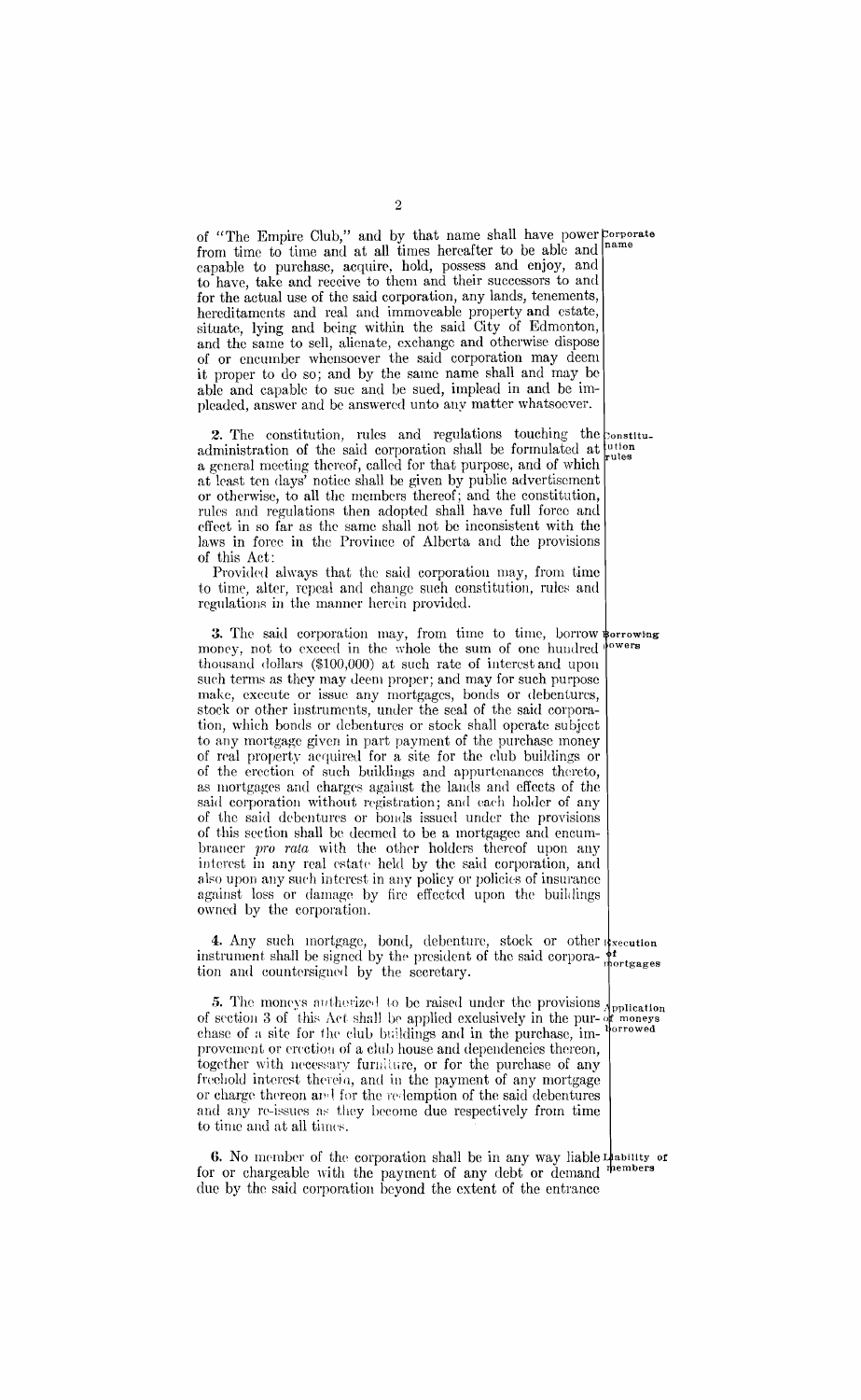fee and annual subscriptions remaining unpaid by the said member and for any unpaid accounts he may have incurred to the corporation for articles ordered by him in the said club; and any member of the said club not so indebted to the said corporation, may retire therefrom and will cease to be a member on giving notice to that effect in such form as may be required by the constitution, rules and regulations of the said club and thenceforth shall be free from liability for any debt or engagement of the corporation.

7. The said corporation shall have power to draw, make,  $P^{\text{overs of}}$ accept and endorse bills of exchange or promissory notes neces- to bills<br>sary for the purpose of the said corporation, under the hands and notes of the president and secretary thereof, after authority of the committee of the said corporation so to do; and in no case shall it be necessary that the seal of the corporation be affixed to any such bill or note, nor shall the president or secretary be individually liable or responsible therefor:

Provided that nothing herein contained shall be construed to authorize the corporation to issue notes or bills of exchange payable to bearer, or intended to be circulated as money, or as notes or bills of a bank.

8. Notwithstanding anything hereinbefore contained, the Leasing said corporation shall have power to rent any portions of the real estate real estate held by the said corporation upon such terms and for such periods as may be agreed upon.

9. The club hereby constituted shall be subject to all provisions for the inspection, control and regulation of clubs in the province, which may hereafter be passed by the Legislature.

10. This Act may be cited as "The Empire Club Act." Short title